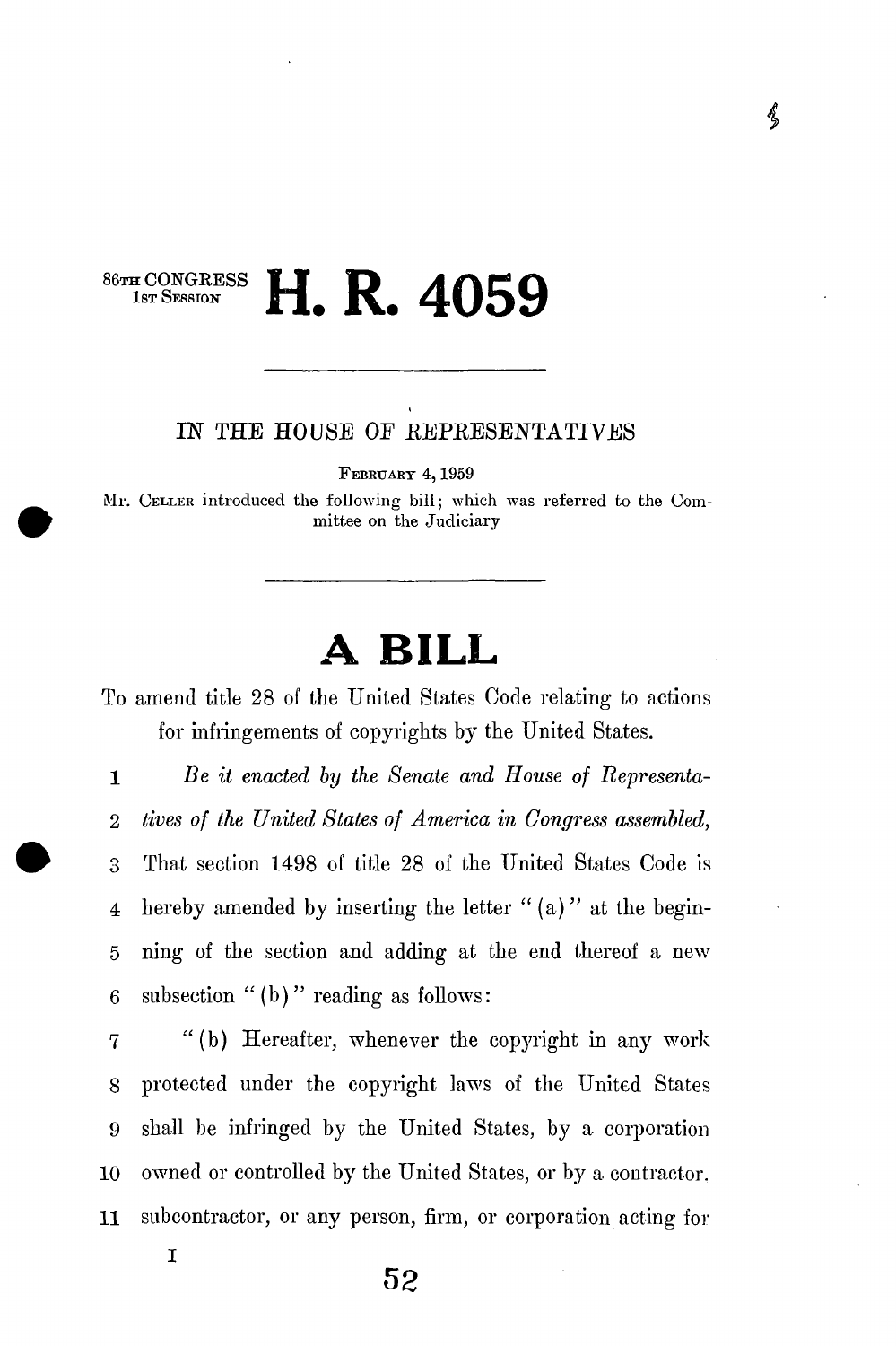1 the Government and with the authorization or consent of 2 the Government, the exclusive remedy of the owner of such 3 copyright shall be by action against the United States in 4 the Court of Claims for the recovery of his reasonable and 5 entire compensation as damages for such infringement, 6 including the minimum statutory damages as set forth in 7 section 101(b) of title 17, United States Code: *Provided,*  8 That a Government employee shall have a right of action 9 against the Government under this subsection except where 10 he was in a position to order, influence, or induce use of 11 the copyrighted work by the Government: *Provided,*  12 *however,* That this subsection shall not confer a right of 13 action on any copyright owner or any assignee of such 14 owner with respect to any copyrighted work prepared by a 15 person while in the employment or service of the United 16 States, where the copyrighted work was prepared as a part 17 of the official functions of the employee, or in the preparation 18 of which Government time, material, or facilities were used: 19 *And provided further,* That before such action against the 20 United States has been instituted the appropriate corporation 21 owned or controlled by the United States or the head of 22 the appropriate department or agency of the Government, 23 as the case may be, is authorized to enter into an agreement 24 with the copyright owner in full settlement and compromise 25 for the damages accruing to him by reason of such infringe-

2

 $52$  $\overline{C}$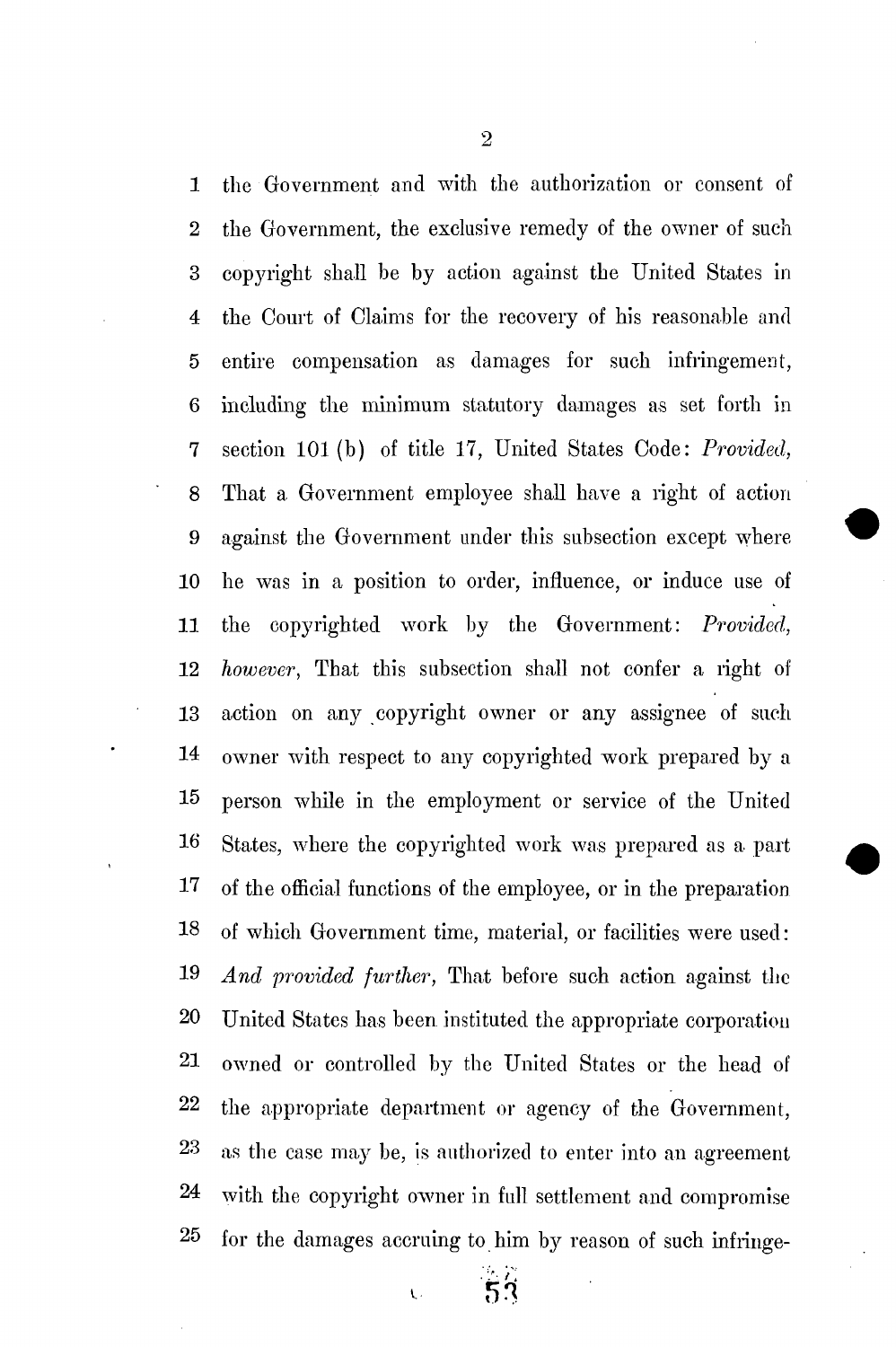1 ment and to settle the claim administratively out of available 2 appropriations.

3 "Except as otherwise provided by law, no recovery 4 shall be had for any infringement of a copyright covered 5 by this subsection committed more than three years prior 6 to the filing of the complaint or counterclaim for infringe-7 ment in the action, except that the period between the date 8 of receipt of a written claim for compensation by the Depart-9 ment or agency of the Government or corporation owned 10 or controlled by the United States, as the case may be, 11 having authority to settle such claim and the date of mailing 12 by the Government of a notice to the claimant that his claim 13 has been denied shall not be counted as a part of the three 14 years, unless suit is brought before the last-mentioned date."

15 SEC. 2. Title 10, United States Code, section 2386 (4), 16 is amended by adding after "patents" the words "or copy-17 rights".

18 SEC. 3. The catchline of section 1498 of title 28, United 19 States Code, is amended to read—

20 "§ 1498. Patent and copyright cases".

21 The item identified as "1498. Patent cases."

22 in the chapter analysis of chapter 91 of title 28, United

23 States Code, is amended to read— "1498. Patent and copyright cases."

**54,:**